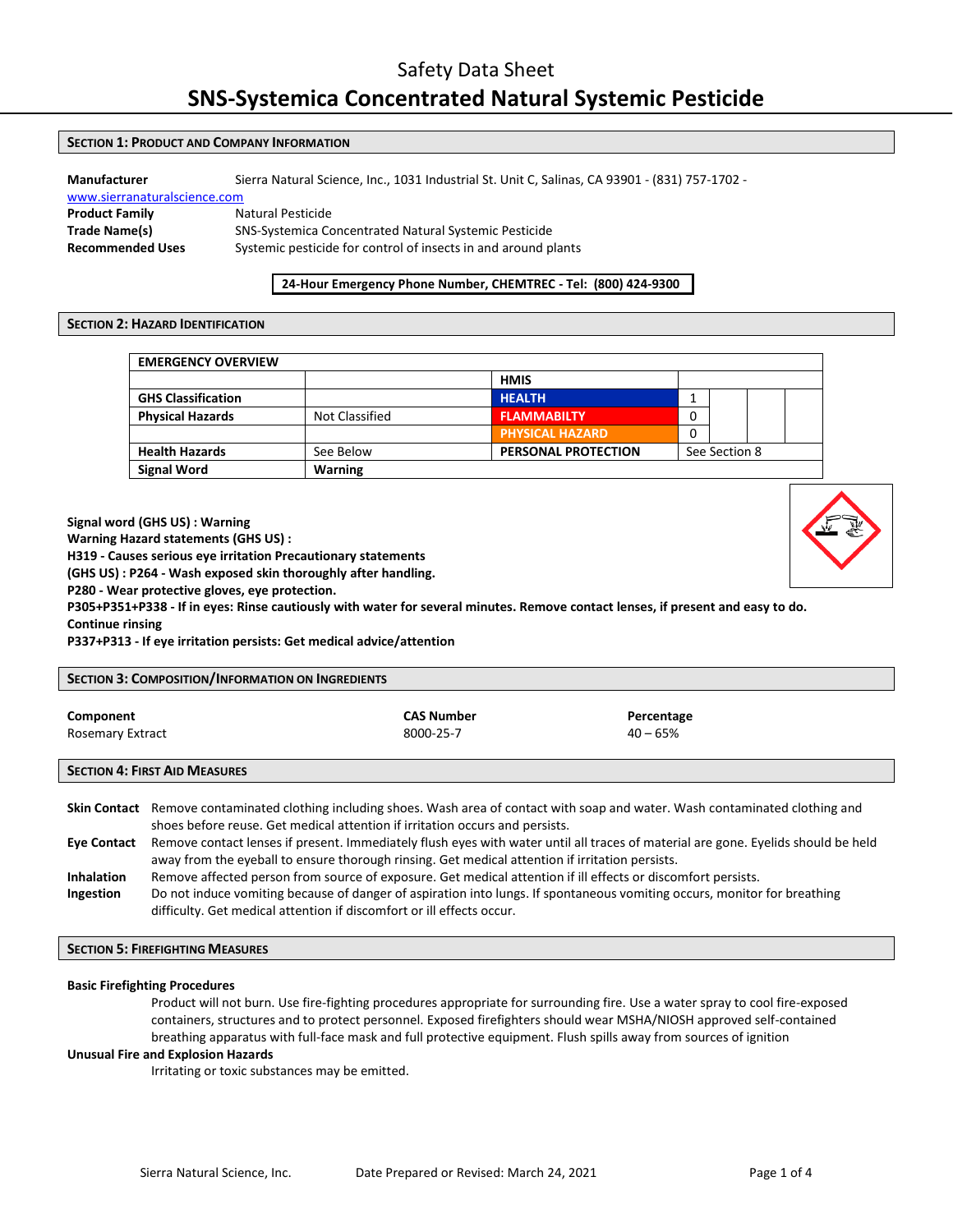#### **SECTION 6: ACCIDENTAL RELEASE MEASURES**

#### **Refer to Section 8: Exposure Control and Personal Protection**

#### **Emergency Action**

Isolate release area and keep unnecessary people away. Exercise caution regarding personnel safety and exposure.

#### **Spill/Leak Procedure**

Floor and surfaces may be slippery. Dike with sand or other noncombustible material. Flush area with water; use absorbent material and dispose of properly.

| <b>SECTION 7: HANDLING AND STORAGE</b> |  |
|----------------------------------------|--|
|----------------------------------------|--|

#### **Refer to Section 8: Exposure Control and Personal Protection**

- **Handling** Wear proper protective equipment to avoid prolonged contact with skin, eyes and clothing. Avoid breathing vapors or mists. Do not ingest. Use good hygiene practices when handling product, including changing and laundering work clothes after use. Get medical attention if you feel unwell. The shipping and storage container is not designed to be pressurized. Do not use pressure to empty the container as it may rupture. Containers should be completely drained, properly closed, and disposed of properly. Empty containers may contain residue or vapors. Do not cut, grind, drill, weld or reuse containers.
- **Storage** Store product in closed containers in a well-ventilated area away from heat, sources of ignition and incompatibles. Do not store in unlabeled containers.

#### **SECTION 8: EXPOSURE CONTROL AND PERSONAL PROTECTION**

**Component Component ACGIH COMPONENT COMPONENT OSHA** 

Not Applicable **Engineering Controls**

Use exhaust ventilation to control vapor and mist.

#### **Eye and Face Protection**

Always wear safety glasses; use face shield if splashing is possible.

#### **Skin Protection**

Oil and chemical resistant gloves should be used to avoid prolonged or repeated contact.

#### **Respiratory Protection**

A NIOSH or MSHA approved respirator should be used in areas with high vapor concentrations or misting.

#### **SECTION 9: PHYSICAL AND CHEMICAL PROPERTIES**

| <b>Appearance/Physical State</b>  | Brownish liquid            | <b>Flash Point</b>                     | Not Applicable |  |
|-----------------------------------|----------------------------|----------------------------------------|----------------|--|
| <b>Specific Gravity (Water=1)</b> | 1                          | <b>Upper/Lower Flammability Limits</b> | Not Applicable |  |
| рH                                | Not Determined             | <b>Auto-ignition Temperature</b>       | Not Applicable |  |
| <b>Solubility in Water</b>        | Soluble                    | <b>Decomposition Temperature</b>       | Not Determined |  |
| Odor                              | Characteristic<br>Rosemary | Vapor Pressure (kPa at 20°C /          | Not Determined |  |
| <b>Odor Threshold</b>             | Not Determined             | <b>Vapor Density (Air-=1)</b>          | Not Determined |  |
| Melting/Freezing Point (°F/°C)    | Not Determined             | <b>Partition Coefficient (n-</b>       | Not Determined |  |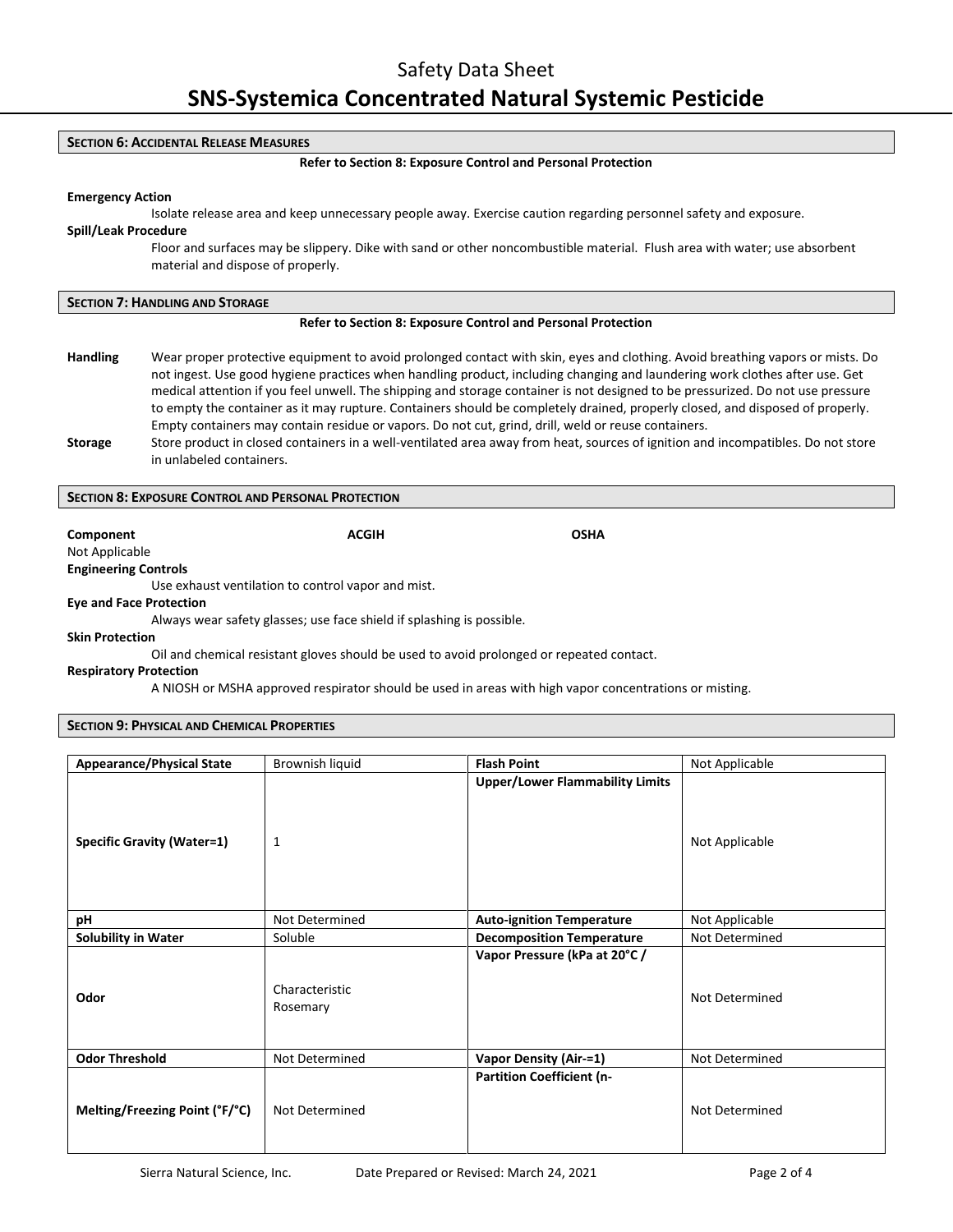# Safety Data Sheet **SNS-Systemica Concentrated Natural Systemic Pesticide**

| Boiling Range (°F/°C)                                                                                                                                                                                                                                                                                         | Not Determined | Viscosity (40 $^{\circ}$ C mm <sup>2</sup> /s) or (cSt at | Not Determined |
|---------------------------------------------------------------------------------------------------------------------------------------------------------------------------------------------------------------------------------------------------------------------------------------------------------------|----------------|-----------------------------------------------------------|----------------|
| Not Determined<br>Initial Boiling Point (°F/°C)<br><b>Critical Temperature</b><br>Not Determined<br>Note: Physical and chemical properties are provided for safety, health and environmental considerations only and may not fully represent<br>product specifications. Those should be requested separately. |                |                                                           |                |